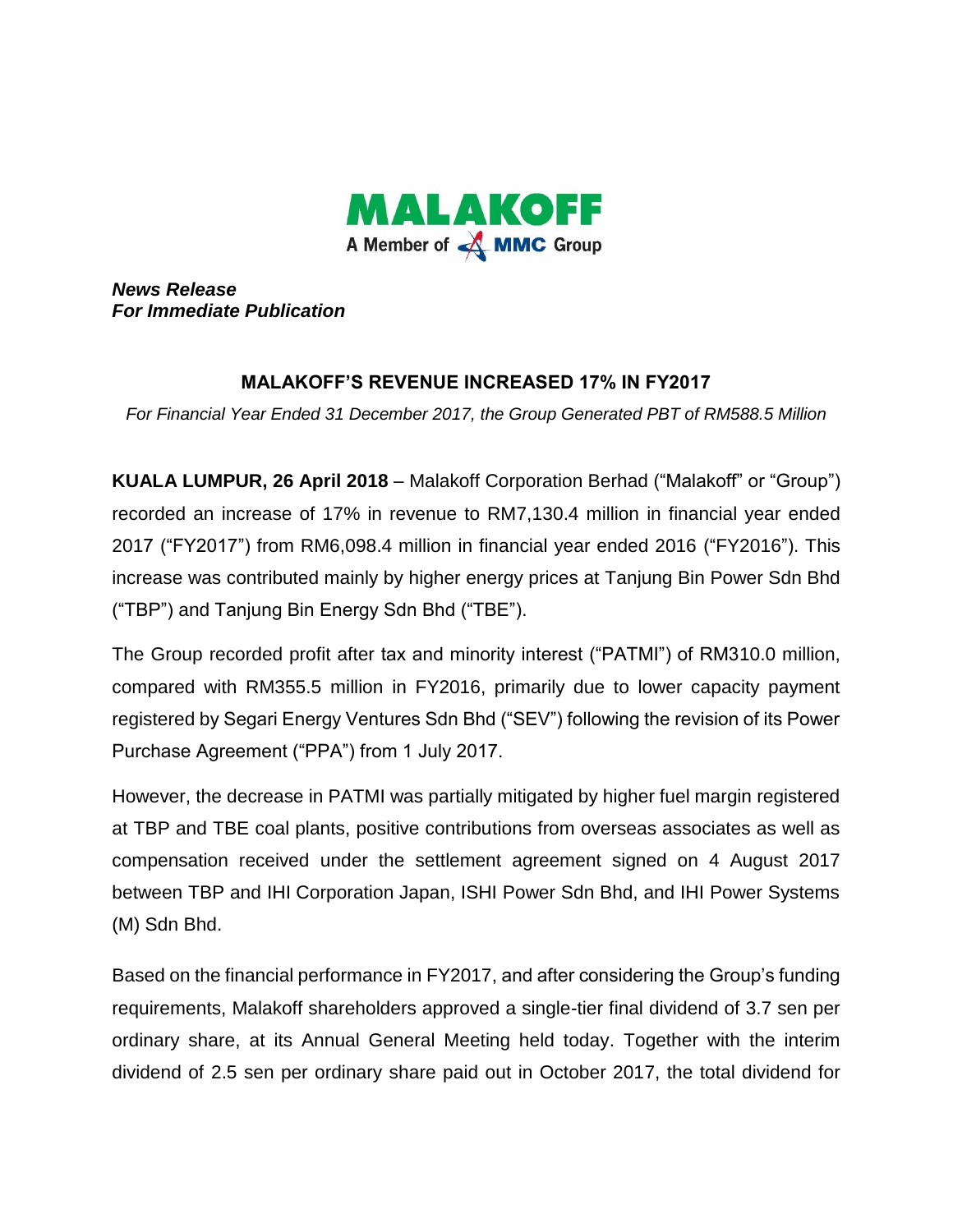FY2017 is 6.2 sen per ordinary share. This represents a payout of 100% of PATMI for the financial year. At the current price of RM0.89, this represents a yield of 6.96%.

At today's Annual General Meeting, all resolutions set out in the Notice of the Annual General Meeting dated 28 March 2018 were approved by the shareholders including the special business on the proposed renewal of authority for the Company to purchase its own shares. Based on the latest announcement of the Company, it had purchased a total of 60,693,900 number of shares as at 24 April 2018, representing 1.21% of the total share capital of the Company.

Commenting on the share buy-back, Malakoff's Chairman, Datuk Haji Hasni Harun said, "The share price is now lower than our net asset per share, therefore as one of our efforts to help stabilise the share price, we have embarked on the share buy-back exercise."

Datuk Haji Hasni Harun added that "Moving forward, the Group will continue to strengthen our fundamentals and explore new opportunities for growth to meet the expectations of our stakeholders. The Group will also continue to strengthen our operational capabilities, intensifying our efforts on enhancing efficiency, availability and reliability of our assets."

 $-$  End  $-$ 

## **ABOUT MALAKOFF CORPORATION BERHAD**

Malakoff is an independent water and power producer ("IWPP") with core focus on power generation, water desalination and operation & maintenance services. In Malaysia, Malakoff is the largest independent power producer ("IPP") with a net generating capacity of 6,346 MW from its seven power plants.

International assets include power and water ventures in Saudi Arabia, Algeria, Bahrain, Oman and Australia, with an effective capacity of 690 MW of power and 420,925 m<sup>3</sup>/day of water desalination. Malakoff is also actively looking to venture further in the fast growing Middle East and North Africa region as well as the South-East Asian markets.